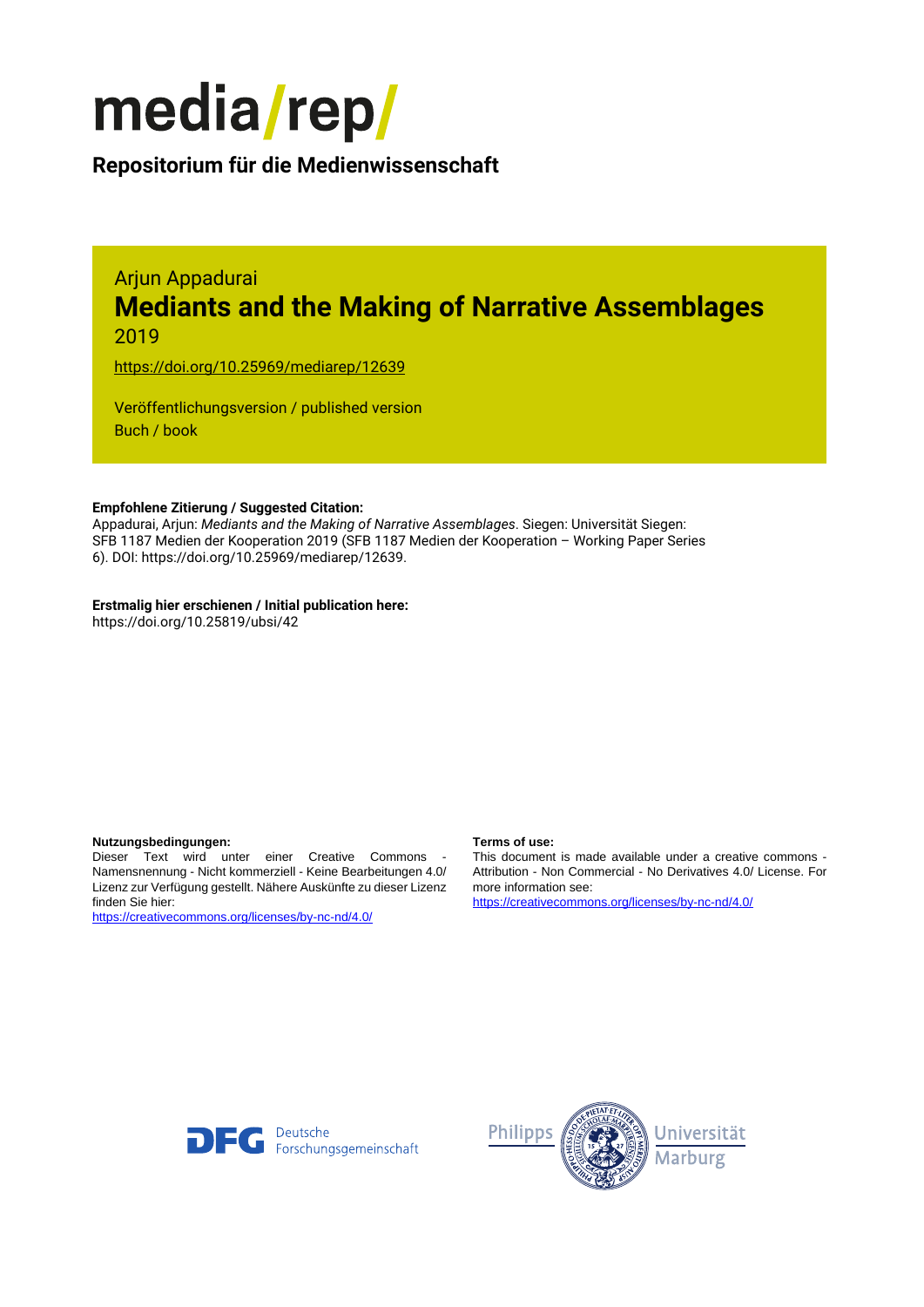

# **Mediants and the Making of Narrative Assemblages**

**Arjun Appadurai** *New York University, U.S.A.*



## **WORKING PAPER SERIES | NO. 6 | JUNE 2019**

Collaborative Research Center 1187 Media of Cooperation Sonderforschungsbereich 1187 Medien der Kooperation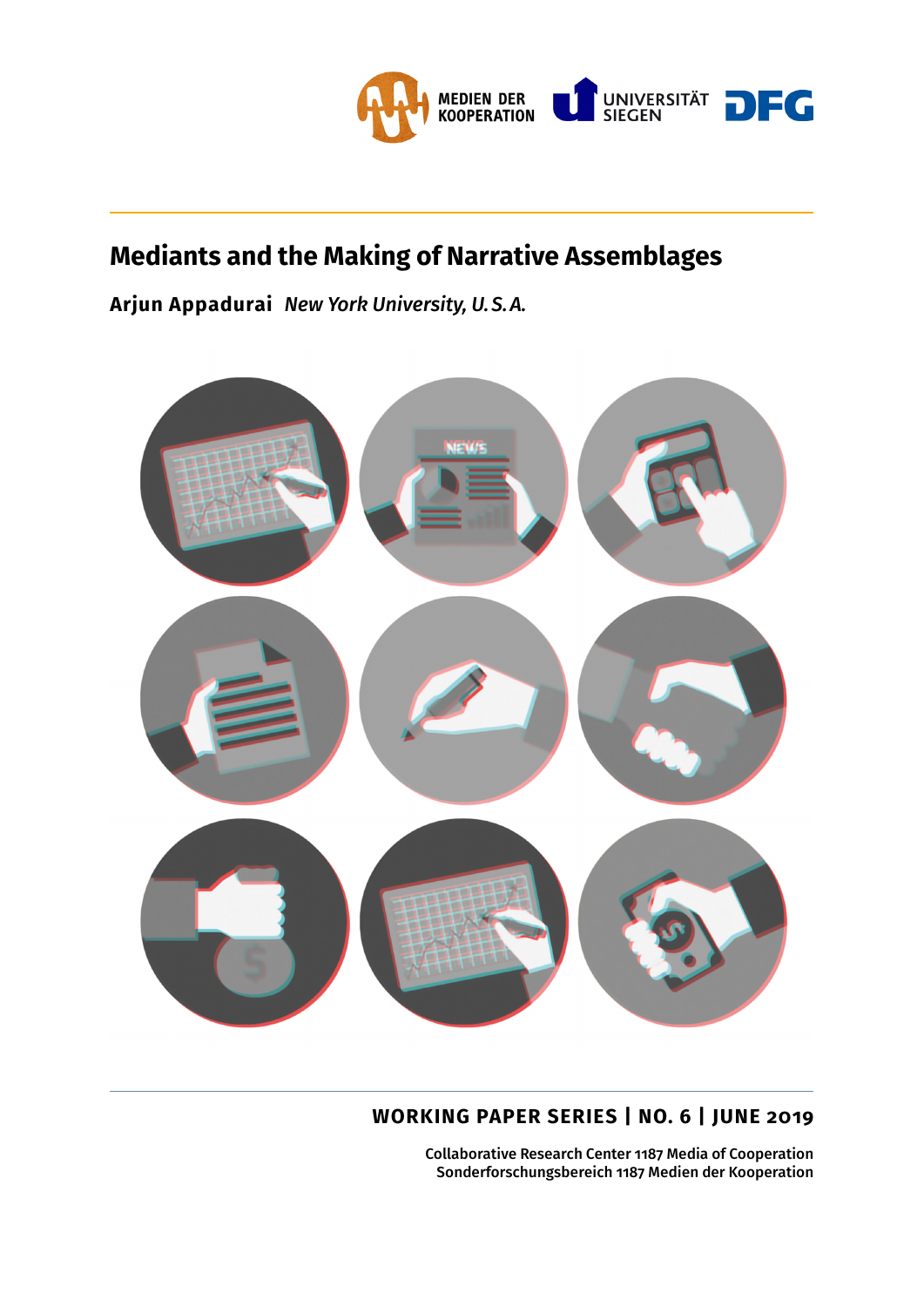### **Working Paper Series Collaborative Research Center 1187 Media of Cooperation**

Print-ISSN 2567–2509 Online-ISSN 2567–2517 URN urn:nbn:de:hbz:467-14593



This work is licensed under the Creative Commons Attribution-NonCommercial-NoDerivatives 4.0 International License.

This Working Paper Series is edited by the Collaborative Research Center Media of Cooperation and serves as a platform to circulate work in progress or preprints in order to encourage the exchange of ideas. Please contact the authors if you have any questions or comments. Copyright remains with the authors.

The Working Papers are accessible via the website http://wp-series.mediacoop.uni-siegen.de or can be ordered in print by sending an email to workingpaper series@sfb1187.uni-siegen.de

Publication of the series is funded by the German Research Foundation (DFG).

The cover image is based on graphics by macrovector / Freepik.com.

Universität Siegen SFB 1187 Medien der Kooperation Herrengarten 3 57072 Siegen, Germany www.sfb1187.uni-siegen.de workingpaperseries@sfb1187.uni-siegen.de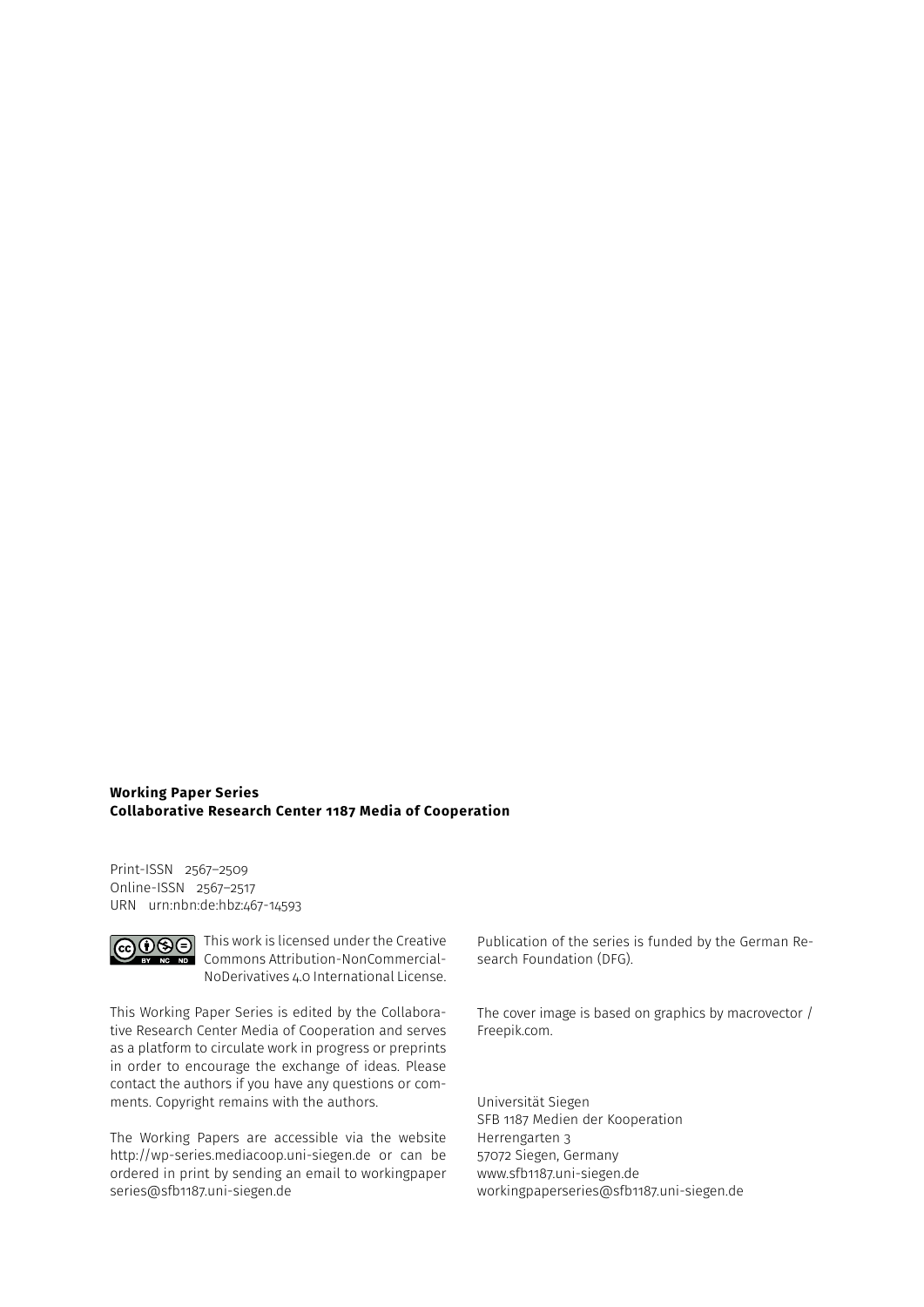This paper was originally delivered as a lecture to the conference on "Media in the Wild" at the University of Siegen in September 2018. It draws heavily on two other papers by me (Appadurai 2015 and Appadurai, forthcoming).

### **Mediants and the Making of Narrative Assemblages**

**Arjun Appadurai** *New York University, U.S.A.* — appadurai@nyu.edu

In this lecture, I will highlight the ways in which the current world of financial markets, mechanisms, and risk-taking is saturated with linguistic and literary forms. These include the promissory language of derivatives, the public pronouncements of central bankers, and the internal narratives of financial analysts. Finance today has a deep literary infrastructure that needs to be recognized and demystified. When we think about finance, our main association is with an ocean of numbers: stock prices, interest rates, currency exchange values, profit-earnings ratios, mortgage costs, credit ratings, and many other elements in the financial world are numerically expressed. We are also led to believe that financial managers and entrepreneurs are mathematics whizzes and that their work is inscrutable to the rest of us because it is too numerically complex for us. Yet, finance itself is deeply saturated with narrative and linguistic forms to which numbers are entirely subordinate or marginal. What are the forms and functions of the literature of global finance? I will use this question to combine my interest in derivative finance with my interest in mediants and mediation, on both of which I have published some work.

I need initially to indicate some distinctions. I am concerned here with the most distinctive feature of the contemporary world economy, namely the central role of instruments for profitable financial risktaking (i.e., risks involving money, not simply risks involved in production or enterprise in general). Of these, the most important is the instrument known as the derivative. Thus, though I am aware of the importance of quasi-linguistic features in previous analyses of finance (Goux 2013; Holmes 2013), of value (Derrida 1974), of usury (Szendy 2012), and even of exchange at large (Mauss 1925), my focus on the derivative form is narrower, and thus more specific.

Before going on to my main example, let me offer a few general comments on the ethos of global finance. United States-based banks, hedge funds, and private investors, along with a handful of players from Britain, Germany, and Switzerland, are the main drivers of global financial markets. The effort to regulate them comes from central banks throughout the world (including India's Reserve Bank). Both sides produce a significant contribution to the liter-

ature of finance. The third great force is the media, whose coverage of finance is a big part of their intensive 24/7 cover of business. In India, this media interest in business is reflected in TV channels devoted to business (such as CNBC), newspaper sections, and magazines, as well as blogs, tweets, and other social media platforms that also follow the doings of corporate financiers and leaders as if they were film stars. Indian newspapers that cover finance regularly now include the Financial Express, Mint, The Economic Times, and Business Standard, along with sections, columns, etc. in many other dailies. On television, we have CNBC, Business India TV, NDTV Profit, and ET Now covering business and finance on an hourly and daily basis. In the space of magazines devoted to finance in India, we have *Outlook Money, Money Today, Money Life, Forbes India,* and *Business Today,* to name the biggest ones. All of this media attention to global finance is not more than a few decades old. The models for all this media coverage are doubtlessly American, but the topics and headlines are geared to Indian decision-makers, businessmen, and aspiring members of India's upper middle classes who want to manage or multiply their wealth. Nor is this media coverage confined to English-speakers and -readers. The arrival of magazines like *Dhanam* (in Malayalam), *Money Mantra* (in Hindi), *Smart Investment* (in Gujarati), and *Good Returns* (in Tamil) shows that non-English-speakers in India are also being schooled in how to become modern financial subjects at a rapid pace. This Indian picture can also be seen to varying degrees in other post-colonial countries, especially those that are closely tied to global financial markets.

The main point is that this explosion of media interest in finance is not primarily about news or information. It is about pedagogy, about producing new financial subjects on a mass basis by inducting them into the language of investment and risk, wealth and profit, options and futures, interest rates and stock prices, mortgages and consumer debt. The financial media are a vast educational machine that functions to produce the financial citizen who is open to borrowing, savings, investment, insurance, and more. In this essay, partly because I am in the early stages of research on this topic, I will not focus on the literature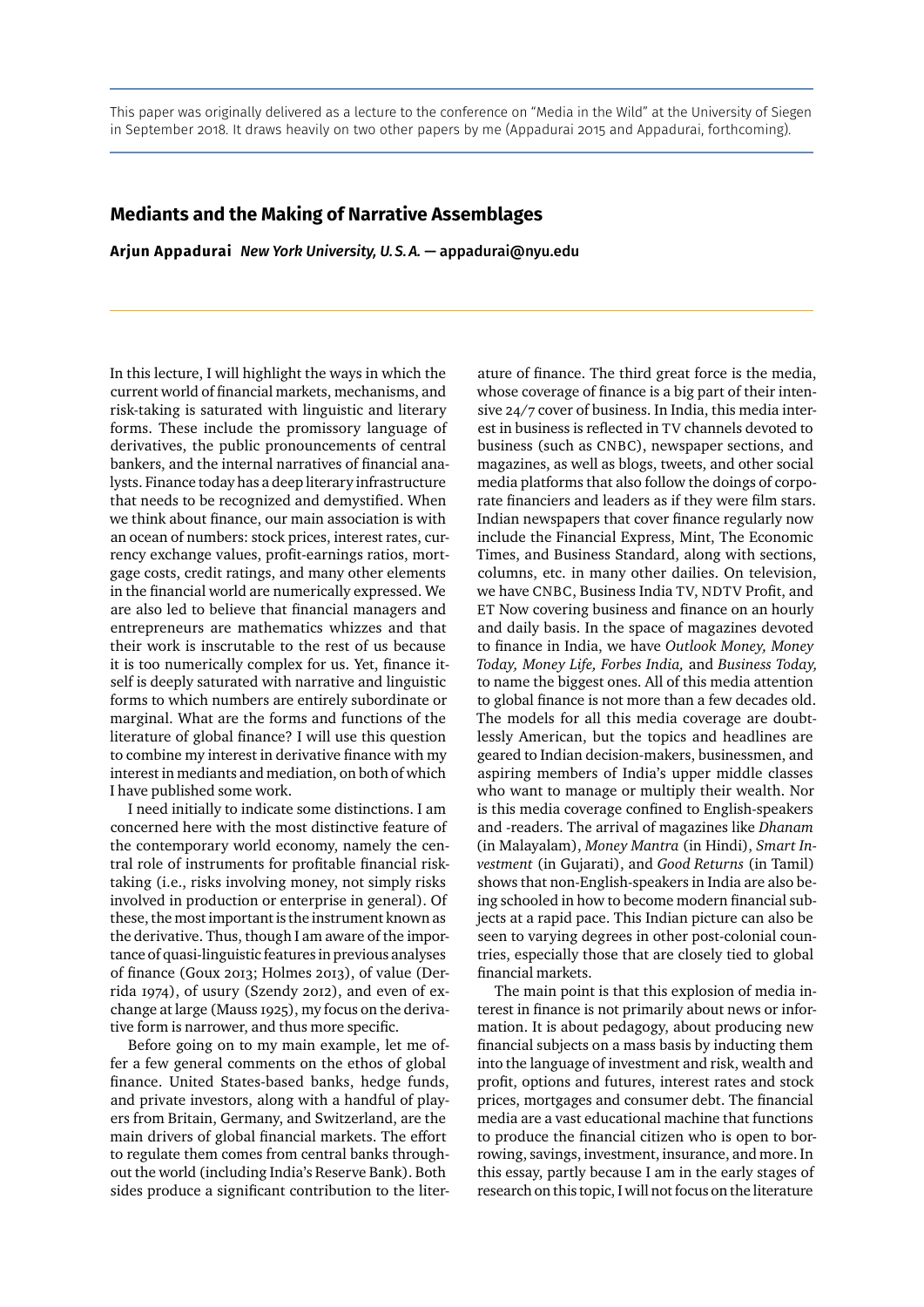and language of the financial media in India. But financial media do shape the ecology in which banks, financial experts, and traders live and breathe and where their world meets a bigger public audience. I now turn to discuss the financial tool called the derivative.

### **The Derivative Promise1**

The first case is from my own book titled *Banking on Words: The Failure of Language in the Age of Derivative Finance* (Appadurai 2016). The speed and scope of the innovations that characterize our current era of financialization are without precedent. Financialization may be broadly defined as the process that permits money to be used to make more money using instruments that exploit the role of money in credit, speculation, and investment.

What the derivative *is* and what it *does* are closely tied. The derivative is an asset whose value is based on that of another asset, which could itself be a derivative. In a chain of links that contemporary finance has made indefinitely long, the derivative is above all a linguistic phenomenon, since it is primarily a referent to something more tangible than itself: it is a proposition or a belief about another object that might itself be similarly derived from yet another similar object. Since the references and associations that compose a derivative chain have no status other than the credibility of their reference to something more tangible than themselves, the derivative's claim to value is essentially linguistic. Furthermore, its force is primarily performative, and is primarily tied up with context, convention, and felicity. More specifically still, while the derivative is thus a linguistic artifact, it is an invitation to a performative insofar as a derivative takes full force when it is *traded,* that is, when two traders arrive at a written contract to exchange (buy and sell) a specific bundle of derivatives. The *promise* is for one of them to pay money to the other, depending on who proves to be right about the future price (after a particular and specified temporal term) of that specific derivative. In this sense, of course, all contracts have a promissory element. But the derivative form is the *sole* contractual form that is based on the unknown future value of an asset traded between two persons. Other contracts have known future values, known terms, and known current values (as with loans, rents, and other pecuniary contracts). Thus, when an entire market driven by derivatives comes to the edge of collapse, there must be a deep underlying flaw in the linguistic world that derivatives presuppose.

**1** This section draws heavily on my 2016 book.

Though today's derivative contracts, like all modern contracts, are ideally in written form, their underlying force comes from the fact that they are composed of a mutual pair of promises, a promise to pay in one direction or another, at the expiry of a fixed period of time and depending on the price of the derivative at that future time. This mutually binding promise is initially oral, and only incidentally committed to writing as confirmation and for the purposes of tracking and record keeping. A derivative trade is complete when the two traders, often on the phone, say, "It's done" (Wosnitzer 2014). This is a classic Austinian performative moment.

In Austinian terms, the conditions of felicity for this pair of promises to take its force include the mutual knowledge of the traders, the capacity of their larger institutions to fulfill the downside risk of large payments, and the general social network of managers, regulators, small shareholders, and large investors that lends an appropriate audience (even if virtual) for the transaction.

The systemic weakness of the larger financial system within which derivatives circulate is that it allows for the repeated commoditization of prior promises by new promises, thus diluting and disseminating the force of the promise across many players (traders) who bear only tiny portions of the burden of the larger interlinked system of promises that comprises the overall value of any particular derivatives market. This opens the systemic possibility of failure, breakdown, and collapse, even when the bulk of individual trades meet their local conditions of felicity. This systemic dissemination of promises is connected to the idea of a performative chain, also discussed later in this chapter. Put another way, when the contractual nature of the promise is subject to infinite further monetization, risks can be taken on prior risks and money can be made on speculative instruments that involve growing distances between derivatives and their underlying assets, which are frequently themselves derivative. This recursive chain of derivatives is the essence of the world of the subprime housing mortgage.

It is through the lens of housing mortgages that we can examine most closely the sense in which the failure of the housing market that led to the collapse of 2007-08 can be seen, at its heart, as a linguistic failure. This argument interprets the indefinite dispersal and dissemination of promises, as well as the monetization of the entire series of promises, as opening the door to a massive disconnect between the ideal and the reality of the system of derivative trading.

Put simply, every derivative trade involves a winner and a loser, the one who pays at the end of the stipulated term, at the new price, and the one who receives a payment. In principle, this should create a perfect balance between winners and losers with no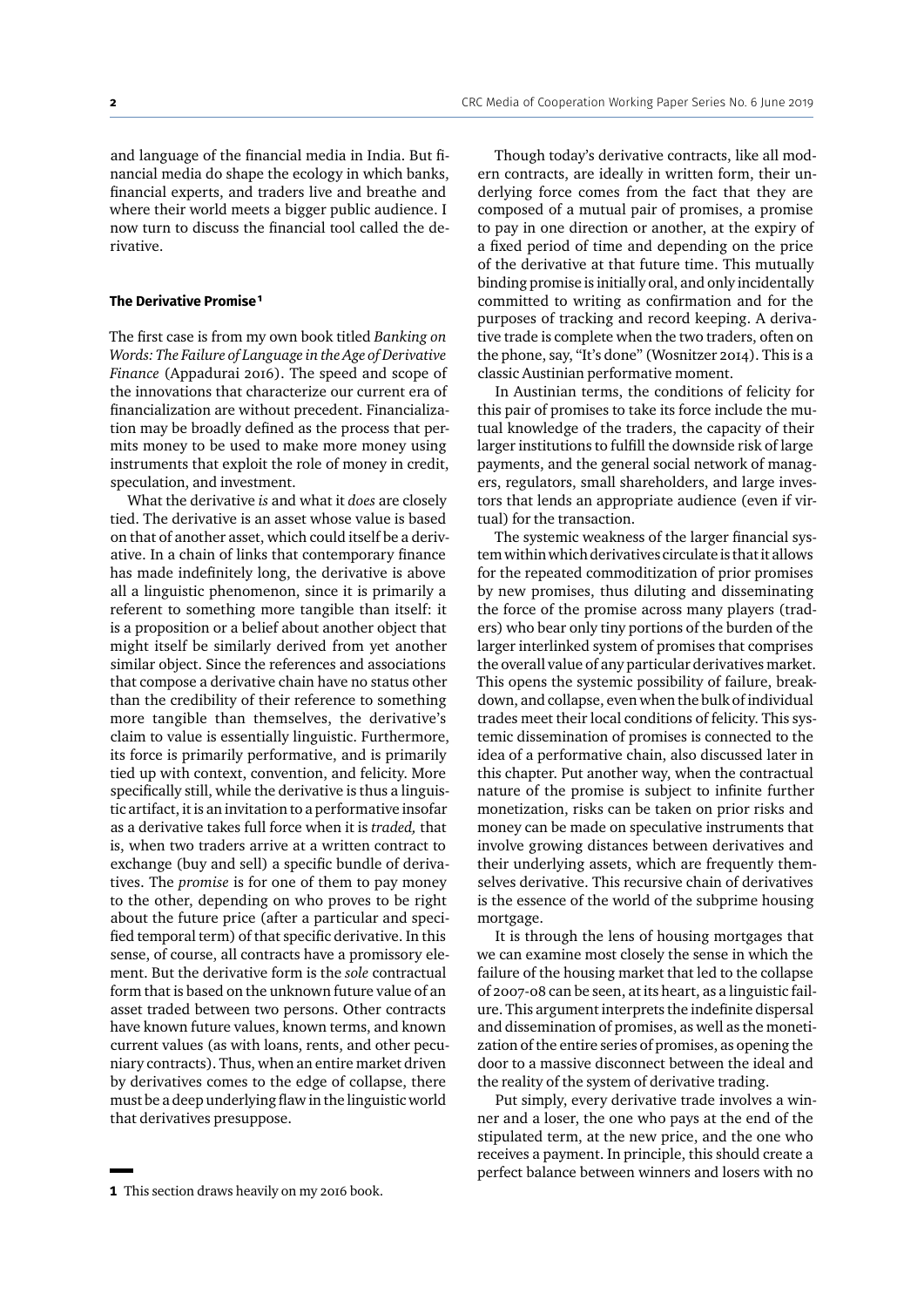gains at the end of any given period, across the entire system. Why does it not end up this way?

There are several reasons for this failure on a systemic level, in spite of a largely legal and rigorous system of reciprocal promises on the level of the individual contract. The housing market offers a clear example of the problem. As long as housing values continued to rise (and seemed likely to rise indefinitely), the growth of the market in housing derivatives, composed of a huge chain of derivative trades and based on bundling individual mortgages, seemed to be built on a reasonably positive relationship between the value of homes and the value of housing derivatives, which could sustain an exponentially growing derivative market. In other words, the ratio of housing values to the value of derivatives based on mortgages could be seen as systemic protection against collective risk. But the housing market did collapse, as it had to someday, and the abilities of various sellers of housing derivatives to find buyers disappeared, creating a freezing of liquidity and a grinding halt to the promise machine.

Each promise made in the great chain of promises represented by the trade in housing derivatives was reasonably valid. But the capacity of the overall system to bear the load of the chain of promises was stressed beyond easy retrieval. This disjuncture has partly to do with the volume of promises creating immense crosscutting promissory chains that were bound to weaken as they became more extended. Worse, every link in the promissory chain was built on greater risk, as distance from the underlying asset was increased. The greater the distance between the two, the larger the gap between the real value of the underlying stock of homes and the overall derivative system based on housing.

The conventional wisdom usually lays the blame for the collapse on irresponsible lenders, greedy traders, co-opted rating agencies and weak regulations. Each of these has some relevance. But at the heart of the collapse of the housing derivatives market, and thus of the financial markets as a whole, was the form of the derivative, which involves piling risk on risk, thus making risk an independent source of profit, with little basis in the realities of production, price, and commodity flows. In a world of derivative assets, money breeds more money, if risks can be bought and sold through securitization and debts can also be bundled, re-packaged, and sold, time and again. This dynamic liberates money almost entirely from Marx's famous formula—M-C-M—and allows money to grow, as if magically, on its own, through risk-based credit trading.

#### **Conclusion**

My initial aim was to show not only that finance produces its own language and literature, but also that this literature is a vital part of finance, both for insiders and for the public. In this sense, the perception of finance as largely numerical is wrong. This misperception is itself an ideological product of the literature of finance and is part of the way in which compliant financial subjects are being produced worldwide, also in postcolonial spaces. We need a critique of this literature as a first step toward demystifying finance and resisting its colonization of everyday life.

To develop such a critique, second, we will need to deepen our sense of the literary infrastructure that allows derivatives to generate a pyramid of promises, a chain of performatives, in which sheer rhetoricity is supplemented by a new sort of supplementarity, and through which the economy of words acquires its own principles of growth and acceleration. It is also worth noticing that this emergent derivative logic also produces derivative and fragmented "dividuals", which also contain the potential for progressive political associations and assemblages, now free of the empire of the individual.

Third, this analysis of the derivative as mediating practice allows us to further illuminate the idea of the mediant, as a more politically potent way to look at transhuman assemblages of vital materiality. In the context of the derivative, the relevant mediants, which belong to a larger world of actants, are, at first glance, traders, their managers, investors or funders, and their customers, contacts, and regulators, as well as the wider median world of analysts, ratings agencies, and journalists who process opinions and analysis about derivatives. Of course, these parahuman mediants are always in critical interaction with machinic mediants such as their "screens", the back-office equipment and databases of their companies, the fiber-optic wiring that underpins all financial trading, and more. And the universe of relevant actants, both human and otherwise, is even larger. In the world of sub-prime mortgages and trade in derivatives, the mediants we can identify are not "whole" human subjects, but aggregations of the dividual elements of humans who are mediants only insofar as elements of their "dividual" beings are periodically in contact with other mediants and actants, beyond the human sphere, which permit the larger world of derivative trading to emerge and thrive.

This view of mediants, as humans in connection with a specific sphere of material assemblages and energies, is not a mere version of what we used to call "roles" in traditional sociology. That is, traders are not just men (or women) in their roles as "traders", rather than their "roles" as fathers, friends, taxpayers, churchgoers, etc. Rather, the mediant is that dynamic assemblage of the human dividual that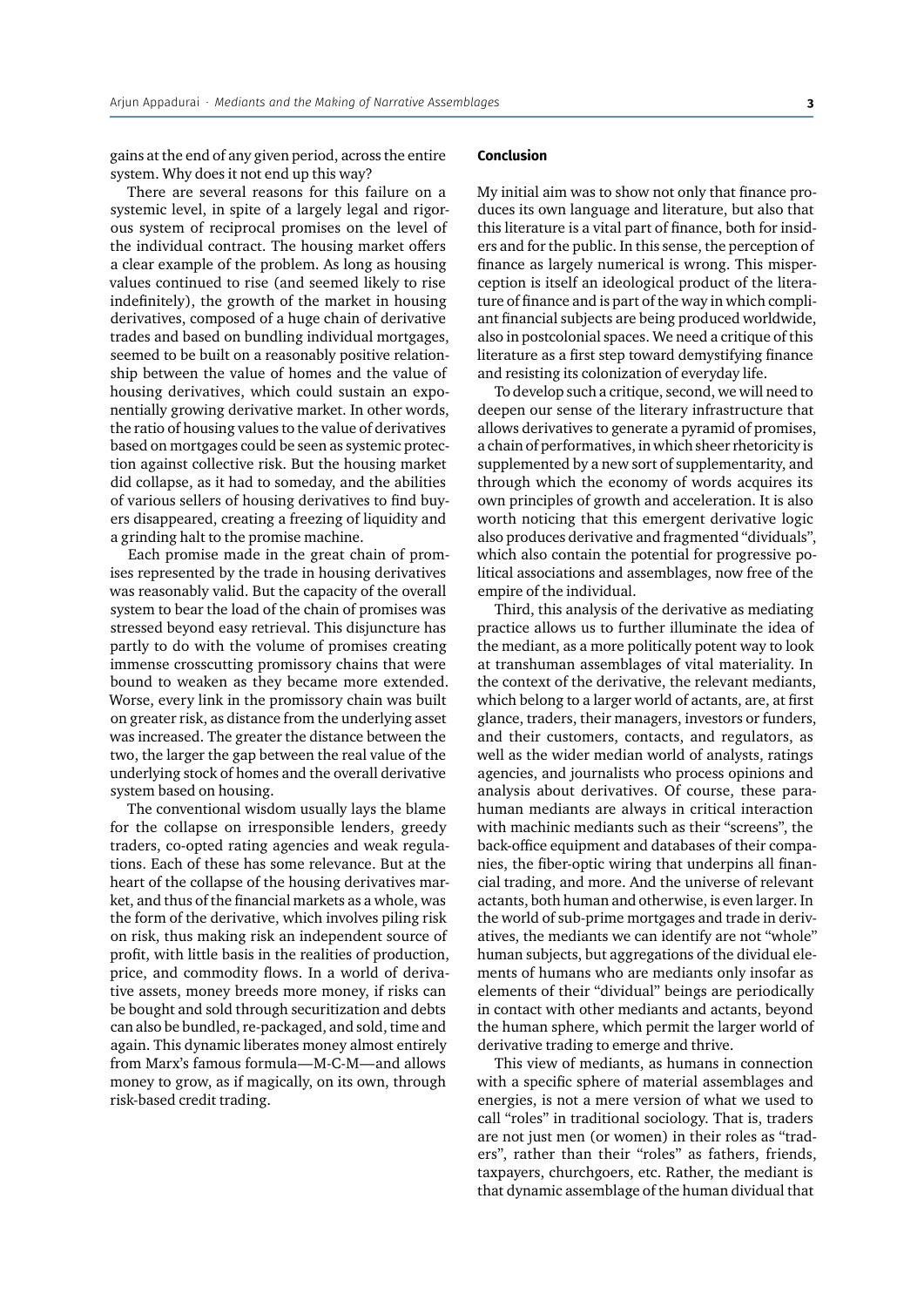is available to blend with and catalyze other nonhuman mediants (and actants) to produce effective and durable patters of assemblage, which we subsequently label financial systems or other quasi-institutionalized fields of action.

The example I have discussed pertains to one form of materiality—finance—but it could be extended to other forms, both elementary and more complex, involved in material life. They allow me to return to the co-dependency of mediation and materiality in social life. I initially proposed that we have come a greater distance in our current understandings of materiality than in our understandings of mediation. A part of the reason for this lag is our strong tendency to view materiality as something that pre-exists mediation and is fully formed before any practice of mediation acts upon it. This bias, in turn, might be the result of a built-in Protestant methodological bias against mediation as such, which has produced a secondary bias against materiality. Together, these linked methodological errors have prevented us from fully pursuing the possibility that mediation and materiality are co-produced effects that never exist apart from one another.

If we take Gilles Deleuze seriously, and along with him his roots in Bergson and Spinoza, we have the beginnings of a view of mediation that is in fact neither more nor less than a dynamic theory of dividuated, vibrant, or vital materiality. Mediation, in my view, is more than just translation, communication, or association in any of their conventional meanings. As I suggested at the beginning of this paper, materiality and mediation are best treated as mutual conditions of possibility and as effects of one another. Seen this way, mediation is more than simple association, relation, or juxtaposition. It becomes something more like a "mode of materialization", the definition I would propose for *mediation* as a practice, assemblage, or site, which is clearly distinguished from *media,* which is the specific historical technology of this mediation, such as print, telegraph, cinema etc. This definition has the virtue of tying mediation and materialization to one another, while also recognizing that not all aspects of infrastructure are technological.

Viewed as a mode of materialization, it also becomes clearer why there is so much anxiety in many cultures about mediation, because it is through mediation, whether in the mode of seeing, touching, feeling, hearing, or tasting (or through more complex infrastructures) that matter becomes active, vital, energetic, agentive, and effective in the world around us. Whatever the ideology of matter and mediation that defines a particular cosmology, it is in and through some such ideology that matter comes to matter. Without mediation, itself always a culturally defined set of techniques, matter does not exist,

in the sense that it does not mediate anything that counts. This is one reason why the Protestant suspicion about all forms of mediation, except the few that it authorizes in its own cosmology, is in fact a suspicion about those ideologies of mediation that it does not authorize. It is a fear of unregulated semeiosis, rather than of unregulated matter.

Fourth and finally, I offer one further conceptual move that allows me to put mediants, materiality, finance, and language in a common framework, and that is to reconsider the idea of the assemblage. In most uses of the term "assemblage" (notably in Deleuze, Foucault, and, recently, Paul Rabinow, and Saskia Sassen), the assemblage is an ensemble, a structure, and an arrangement, though it is not necessarily durable or fixed. It changes, but the change is from one form of assemblage to another. The assemblage itself appears to have no dynamic quality.

To correct this impression, I propose here that we treat the mediant as a vehicle for the *narrative assemblage* of diverse material elements. The median is indeed a kind Latourian actant, but it has the capacity to generate narratives, by assembling different linguistic and literary and linguistic elements, such as promises, stories, myths, and plots. Thus, if we return to my example of the derivative, it serves to assemble narratives about risk, about profit, about wealth, and about market rationality. It does not stand alone, but relies on a network of elements, including the news reports of financial journalists, the scenarios of central bankers, the internal narratives about the economy generated by financial analysts within banks, and media narratives produced by financial pundits on TV and radio and in newsprint. This narrative assemblage puts the static forms and tools of the financial world into a dynamic narrative that locates the economy as a narrative form. In this work, mediants of many types play a crucial role, one example of which is provided by the derivative. Other examples in finance would be risk models, charts and scenarios, high-frequency trading algorithms, daily numbers about the economy such as the Dow Jones Index, etc. Going beyond finance, we can identify the importance of mediants in producing and anchoring narrative assemblages in other spheres, such as health, education, housing, and politics. These other domains and the critical roles of mediants in them, as sources of narrative assemblages that shape cosmologies and practices, constitute an interesting area for future collaborative research, perhaps here in Siegen and elsewhere.